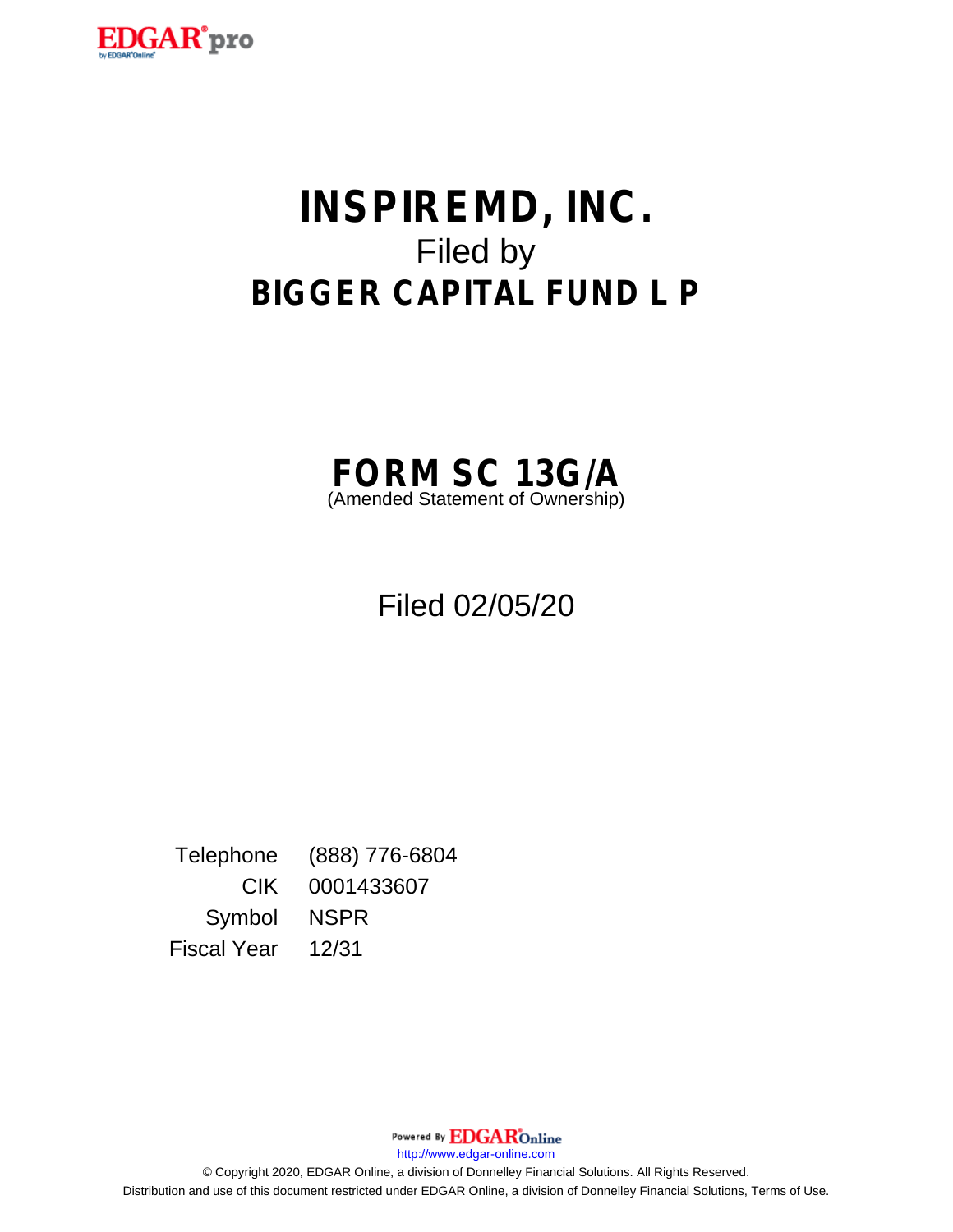## **UNITED STATES SECURITIES AND EXCHANGE COMMISSION Washington, D.C. 20549**

## **SCHEDULE 13G** (Rule 13d-102)

## INFORMATION TO BE INCLUDED IN STATEMENTS FILED PURSUANT TO RULES 13d-1(b), (c), AND (d) AND AMENDMENTS THERETO FILED PURSUANT TO RULE 13d-2(b)

(Amendment No.  $1$ )<sup>1</sup>

InspireMD, Inc. (Name of Issuer)

Common Stock, \$0001 par value (Title of Class of Securities)

45779A861

(CUSIP Number)

December 31, 2019

(Date of Event Which Requires Filing of this Statement)

Check the appropriate box to designate the rule pursuant to which this Schedule is filed:

 $\Box$  Rule 13d-1(b)

 $\boxtimes$  Rule 13d-1(c)

 $\Box$  Rule 13d-1(d)

The information required on the remainder of this cover page shall not be deemed to be "filed" for the purpose of Section 18 of the Securities Exchange Act of 1934 ("Act") or otherwise subject to the liabilities of that section of the Act but shall be subject to all other provisions of the Act (however, *see* the *Notes*).

<sup>1</sup> The remainder of this cover page shall be filled out for a reporting person's initial filing on this form with respect to the subject class of securities, and for any subsequent amendment containing information which would alter disclosures provided in a prior cover page.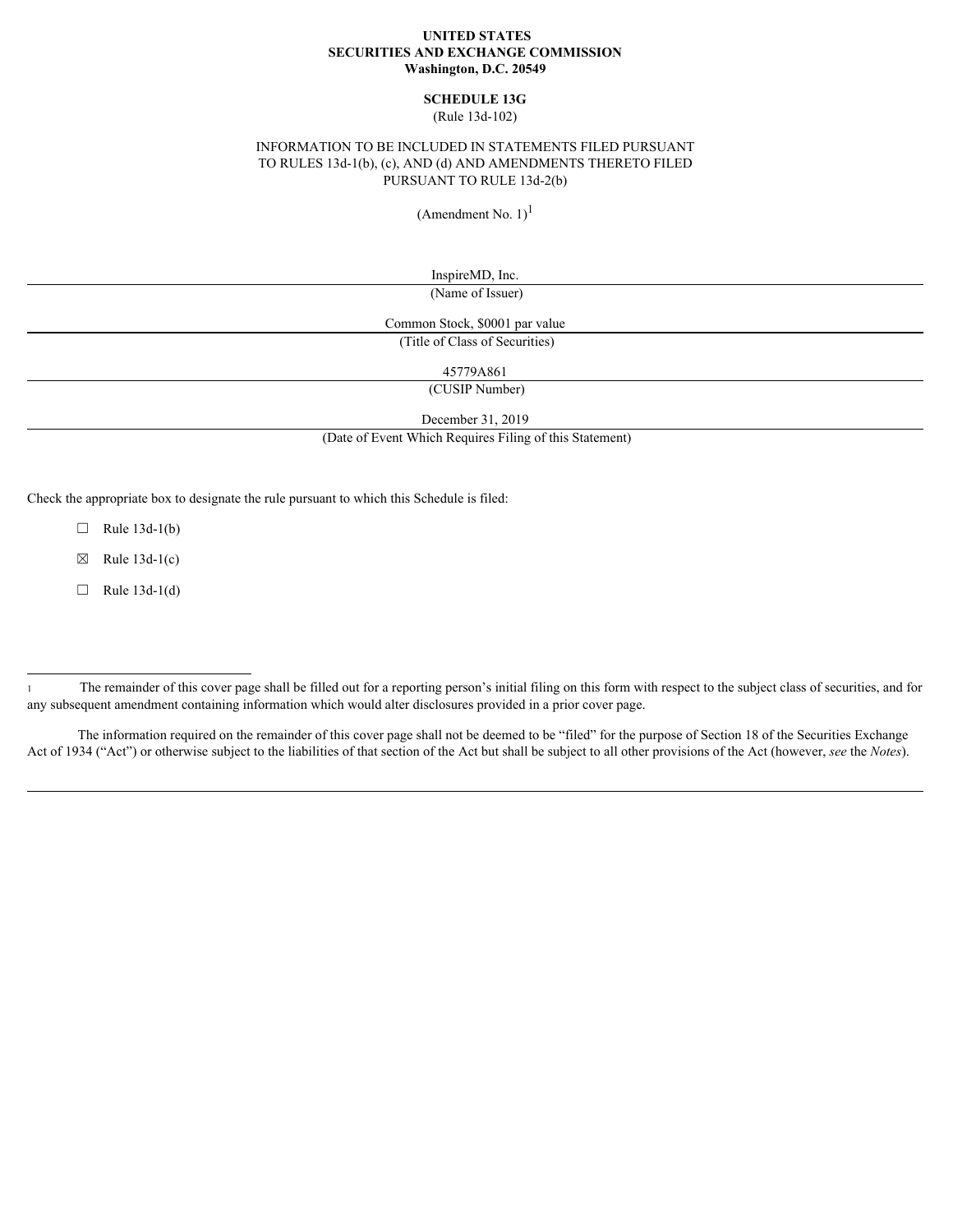|                                                          | NAME OF REPORTING PERSON |                                                                      |                        |
|----------------------------------------------------------|--------------------------|----------------------------------------------------------------------|------------------------|
|                                                          | Bigger Capital Fund, LP  |                                                                      |                        |
| 2                                                        |                          | CHECK THE APPROPRIATE BOX IF A MEMBER OF A GROUP                     | $(a) \boxtimes$<br>(b) |
| 3                                                        | SEC USE ONLY             |                                                                      |                        |
| $\overline{4}$                                           |                          | CITIZENSHIP OR PLACE OF ORGANIZATION                                 |                        |
|                                                          | Delaware                 |                                                                      |                        |
| <b>NUMBER OF</b><br><b>SHARES</b><br><b>BENEFICIALLY</b> | -5                       | <b>SOLE VOTING POWER</b><br>0 shares                                 |                        |
| OWNED BY<br>EACH                                         | 6                        | <b>SHARED VOTING POWER</b>                                           |                        |
| <b>REPORTING</b><br>PERSON WITH                          | $7\phantom{.0}$          | 30,305*<br><b>SOLE DISPOSITIVE POWER</b>                             |                        |
|                                                          | 8                        | 0 shares<br>SHARED DISPOSITIVE POWER                                 |                        |
|                                                          |                          | 30,305*                                                              |                        |
| 9                                                        |                          | AGGREGATE AMOUNT BENEFICIALLY OWNED BY EACH REPORTING PERSON         |                        |
|                                                          | 30,305*                  |                                                                      |                        |
| 10                                                       |                          | CHECK BOX IF THE AGGREGATE AMOUNT IN ROW (9) EXCLUDES CERTAIN SHARES | $\Box$                 |
| $\overline{11}$                                          |                          | PERCENT OF CLASS REPRESENTED BY AMOUNT IN ROW (9)                    |                        |
|                                                          |                          |                                                                      |                        |
|                                                          | Less than $1\%$ *        |                                                                      |                        |
| 12                                                       | TYPE OF REPORTING PERSON |                                                                      |                        |
|                                                          | PN                       |                                                                      |                        |

\* Consists of 30,305 shares of Common Stock underlying Series D Warrants.

 $\overline{2}$ 

<u> 1980 - Johann Barbara, martxa a</u>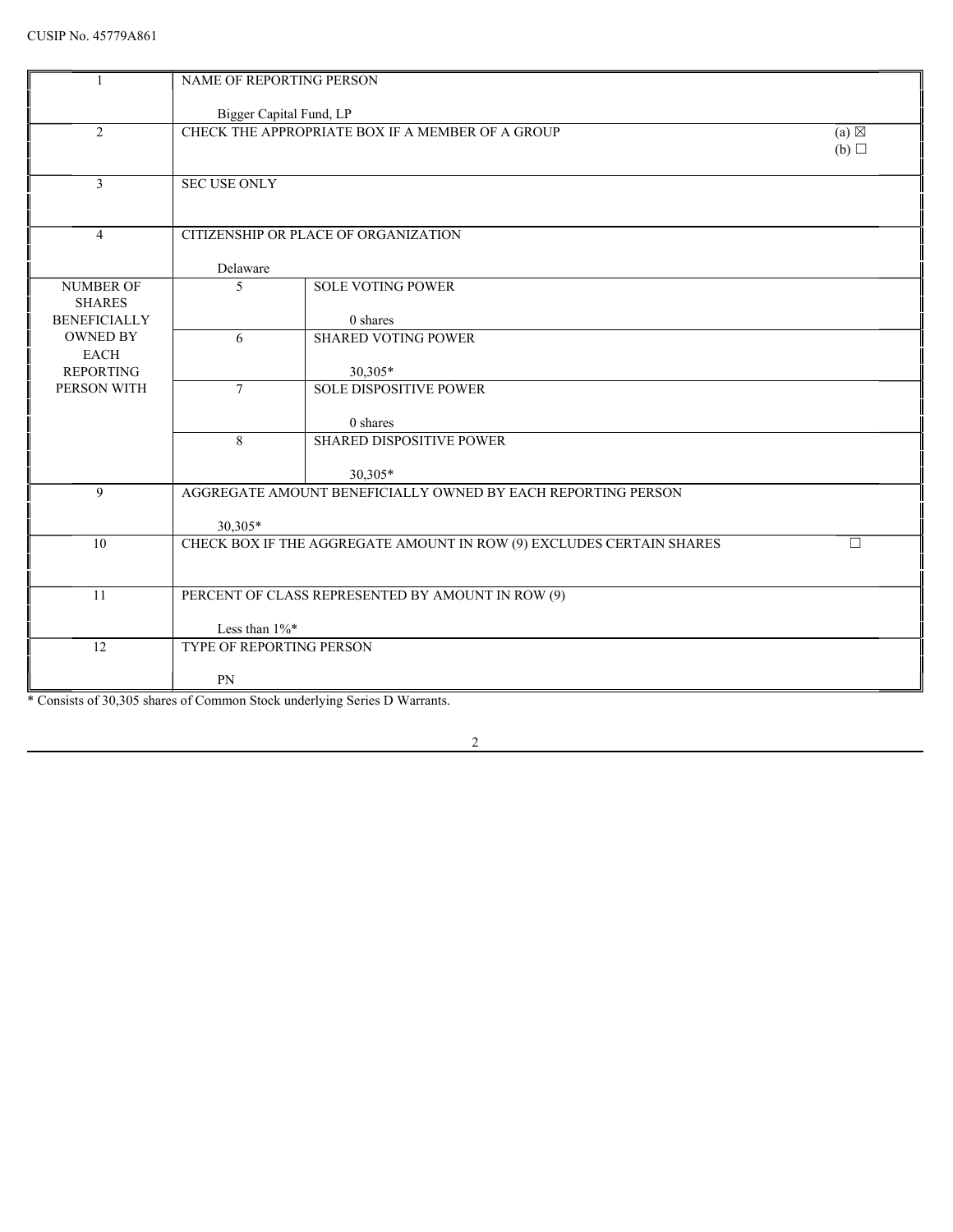|                                   | NAME OF REPORTING PERSON |                                                                      |                                   |
|-----------------------------------|--------------------------|----------------------------------------------------------------------|-----------------------------------|
|                                   |                          | Bigger Capital Fund GP, LLC                                          |                                   |
| 2                                 |                          | CHECK THE APPROPRIATE BOX IF A MEMBER OF A GROUP                     | $\overline{(a)} \boxtimes$<br>(b) |
| 3                                 | <b>SEC USE ONLY</b>      |                                                                      |                                   |
| $\overline{4}$                    |                          | CITIZENSHIP OR PLACE OF ORGANIZATION                                 |                                   |
|                                   | Delaware                 |                                                                      |                                   |
| <b>NUMBER OF</b><br><b>SHARES</b> | -5                       | <b>SOLE VOTING POWER</b>                                             |                                   |
| <b>BENEFICIALLY</b><br>OWNED BY   | 6                        | 0 shares<br><b>SHARED VOTING POWER</b>                               |                                   |
| <b>EACH</b>                       |                          |                                                                      |                                   |
| <b>REPORTING</b>                  |                          | 30,305*                                                              |                                   |
| PERSON WITH                       | $7\phantom{.0}$          | <b>SOLE DISPOSITIVE POWER</b>                                        |                                   |
|                                   |                          | 0 shares                                                             |                                   |
|                                   | 8                        | <b>SHARED DISPOSITIVE POWER</b>                                      |                                   |
|                                   |                          | 30,305*                                                              |                                   |
| 9                                 |                          | AGGREGATE AMOUNT BENEFICIALLY OWNED BY EACH REPORTING PERSON         |                                   |
|                                   | 30,305*                  |                                                                      |                                   |
| 10                                |                          | CHECK BOX IF THE AGGREGATE AMOUNT IN ROW (9) EXCLUDES CERTAIN SHARES | $\Box$                            |
| 11                                |                          | PERCENT OF CLASS REPRESENTED BY AMOUNT IN ROW (9)                    |                                   |
|                                   | Less than $1\%$ *        |                                                                      |                                   |
| 12                                | TYPE OF REPORTING PERSON |                                                                      |                                   |
|                                   | $00\,$                   |                                                                      |                                   |
|                                   |                          | $0.111$ $0.7$ $0.7$                                                  |                                   |

\* Consists of 30,305 shares of Common Stock underlying Series D Warrants.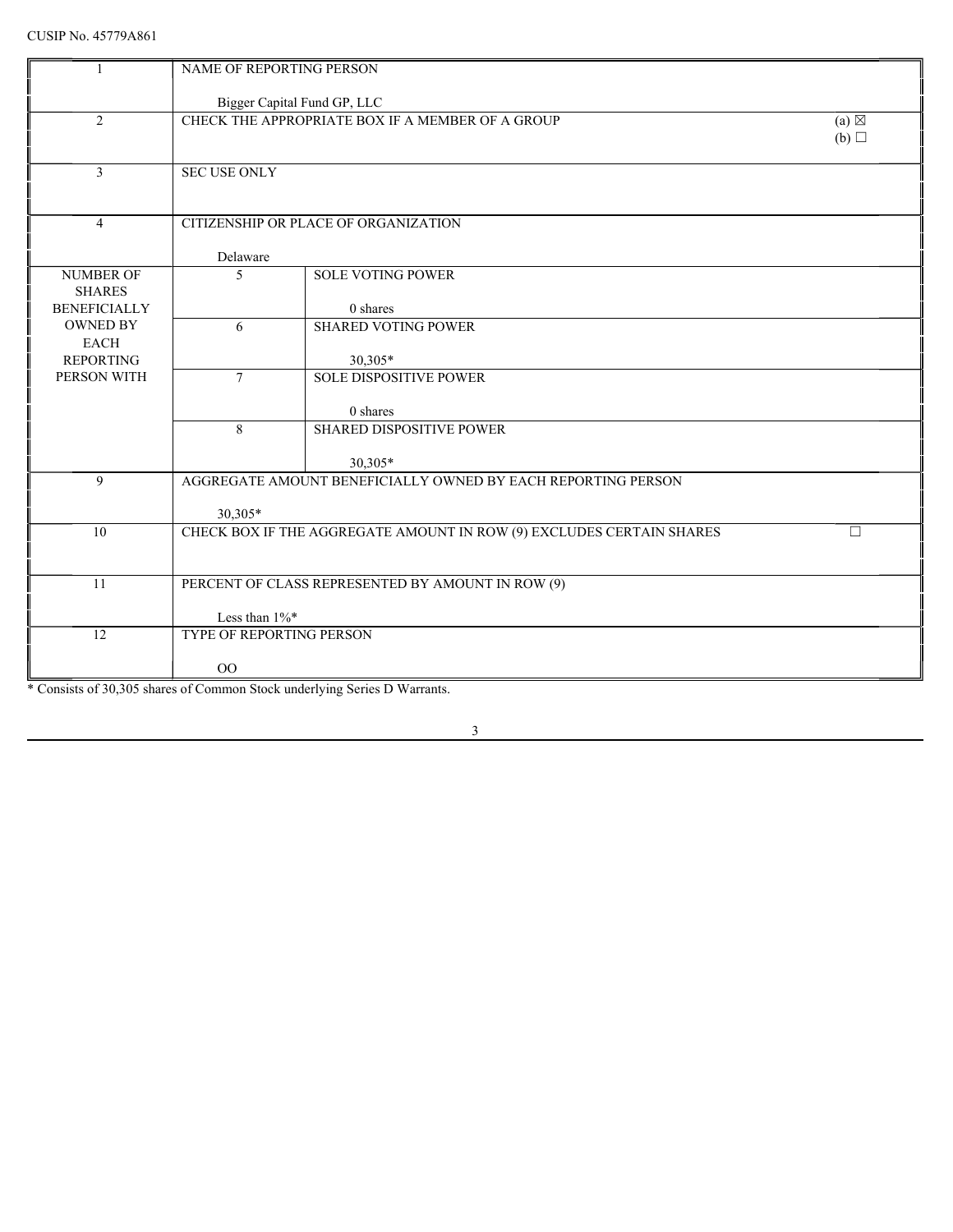|                     | NAME OF REPORTING PERSON                                                                                                                                 |                 |
|---------------------|----------------------------------------------------------------------------------------------------------------------------------------------------------|-----------------|
|                     | Michael Bigger                                                                                                                                           |                 |
| 2                   | CHECK THE APPROPRIATE BOX IF A MEMBER OF A GROUP                                                                                                         | (a) $\boxtimes$ |
|                     |                                                                                                                                                          | (b)             |
| $\overline{3}$      | <b>SEC USE ONLY</b>                                                                                                                                      |                 |
|                     |                                                                                                                                                          |                 |
| $\overline{4}$      | CITIZENSHIP OR PLACE OF ORGANIZATION                                                                                                                     |                 |
|                     |                                                                                                                                                          |                 |
| NUMBER OF           | <b>USA</b><br>SOLE VOTING POWER<br>$5\overline{)}$                                                                                                       |                 |
| <b>SHARES</b>       |                                                                                                                                                          |                 |
| <b>BENEFICIALLY</b> | 0 shares                                                                                                                                                 |                 |
| OWNED BY<br>EACH    | <b>SHARED VOTING POWER</b><br>6                                                                                                                          |                 |
| <b>REPORTING</b>    | 36,973*                                                                                                                                                  |                 |
| PERSON WITH         | <b>SOLE DISPOSITIVE POWER</b><br>$7\overline{ }$                                                                                                         |                 |
|                     | 0 shares                                                                                                                                                 |                 |
|                     | SHARED DISPOSITIVE POWER<br>8                                                                                                                            |                 |
|                     | 36,973*                                                                                                                                                  |                 |
| 9                   | AGGREGATE AMOUNT BENEFICIALLY OWNED BY EACH REPORTING PERSON                                                                                             |                 |
|                     | 36,973*                                                                                                                                                  |                 |
| 10                  | CHECK BOX IF THE AGGREGATE AMOUNT IN ROW (9) EXCLUDES CERTAIN SHARES                                                                                     | $\Box$          |
|                     |                                                                                                                                                          |                 |
| 11                  | PERCENT OF CLASS REPRESENTED BY AMOUNT IN ROW (9)                                                                                                        |                 |
|                     |                                                                                                                                                          |                 |
| 12                  | $1.0\%*$<br>TYPE OF REPORTING PERSON                                                                                                                     |                 |
|                     |                                                                                                                                                          |                 |
|                     | $\ensuremath{\text{IN}}$                                                                                                                                 |                 |
| respectively.       | * Consists of 30,305 shares and 6,668 shares underlying Series D Warrants hold by Bigger Capital Fund, LP and Patricia Winter, the spouse of Mr. Bigger, |                 |
|                     |                                                                                                                                                          |                 |
|                     | $\overline{4}$                                                                                                                                           |                 |
|                     |                                                                                                                                                          |                 |
|                     |                                                                                                                                                          |                 |
|                     |                                                                                                                                                          |                 |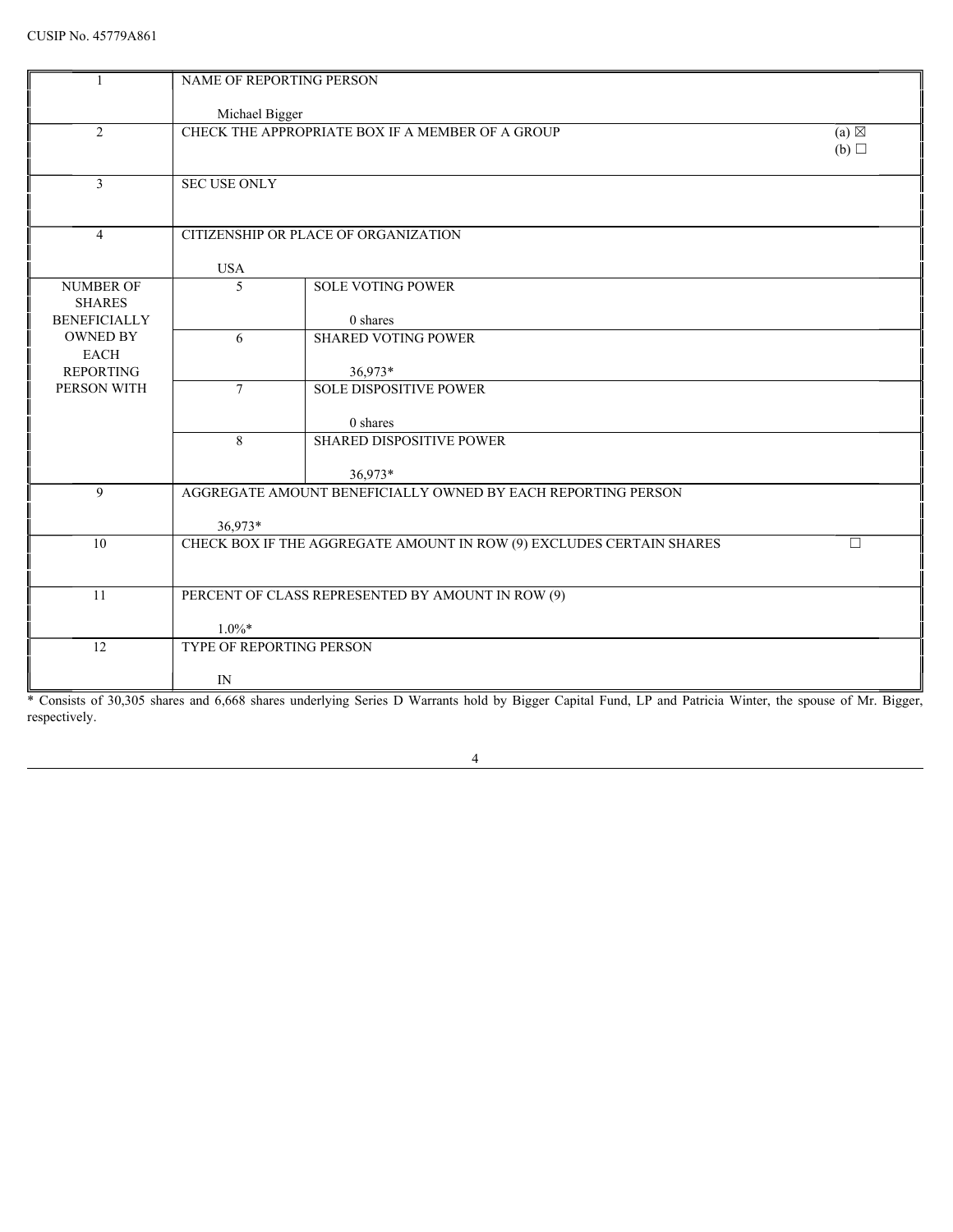|                                                          | NAME OF REPORTING PERSON |                                                                      |                        |
|----------------------------------------------------------|--------------------------|----------------------------------------------------------------------|------------------------|
|                                                          | Patricia Winter          |                                                                      |                        |
| 2                                                        |                          | CHECK THE APPROPRIATE BOX IF A MEMBER OF A GROUP                     | $(a) \boxtimes$<br>(b) |
| 3                                                        | <b>SEC USE ONLY</b>      |                                                                      |                        |
| $\overline{4}$                                           |                          | CITIZENSHIP OR PLACE OF ORGANIZATION                                 |                        |
| <b>NUMBER OF</b><br><b>SHARES</b><br><b>BENEFICIALLY</b> | Austria<br>$\sim$        | <b>SOLE VOTING POWER</b><br>6,668 shares                             |                        |
| OWNED BY<br>EACH<br><b>REPORTING</b>                     | 6                        | <b>SHARED VOTING POWER</b><br>0 shares*                              |                        |
| PERSON WITH                                              | $7\overline{ }$          | <b>SOLE DISPOSITIVE POWER</b><br>6,668 shares                        |                        |
|                                                          | 8                        | SHARED DISPOSITIVE POWER<br>$0^*$                                    |                        |
| 9                                                        | $6,668*$                 | AGGREGATE AMOUNT BENEFICIALLY OWNED BY EACH REPORTING PERSON         |                        |
| 10                                                       |                          | CHECK BOX IF THE AGGREGATE AMOUNT IN ROW (9) EXCLUDES CERTAIN SHARES | П.                     |
| 11                                                       | Less than 1%*            | PERCENT OF CLASS REPRESENTED BY AMOUNT IN ROW (9)                    |                        |
| 12                                                       | TYPE OF REPORTING PERSON |                                                                      |                        |
|                                                          | $\ensuremath{\text{IN}}$ |                                                                      |                        |

\* Consists of 6,668 shares of Common Stock underlying Series D Warrants. Excludes shares deemed beneficially owned by Michael Bigger, the spouse of Ms. Winter.

 $\sim$  5

<u> 1980 - Jan James Barnett, fransk politik (d. 1980)</u>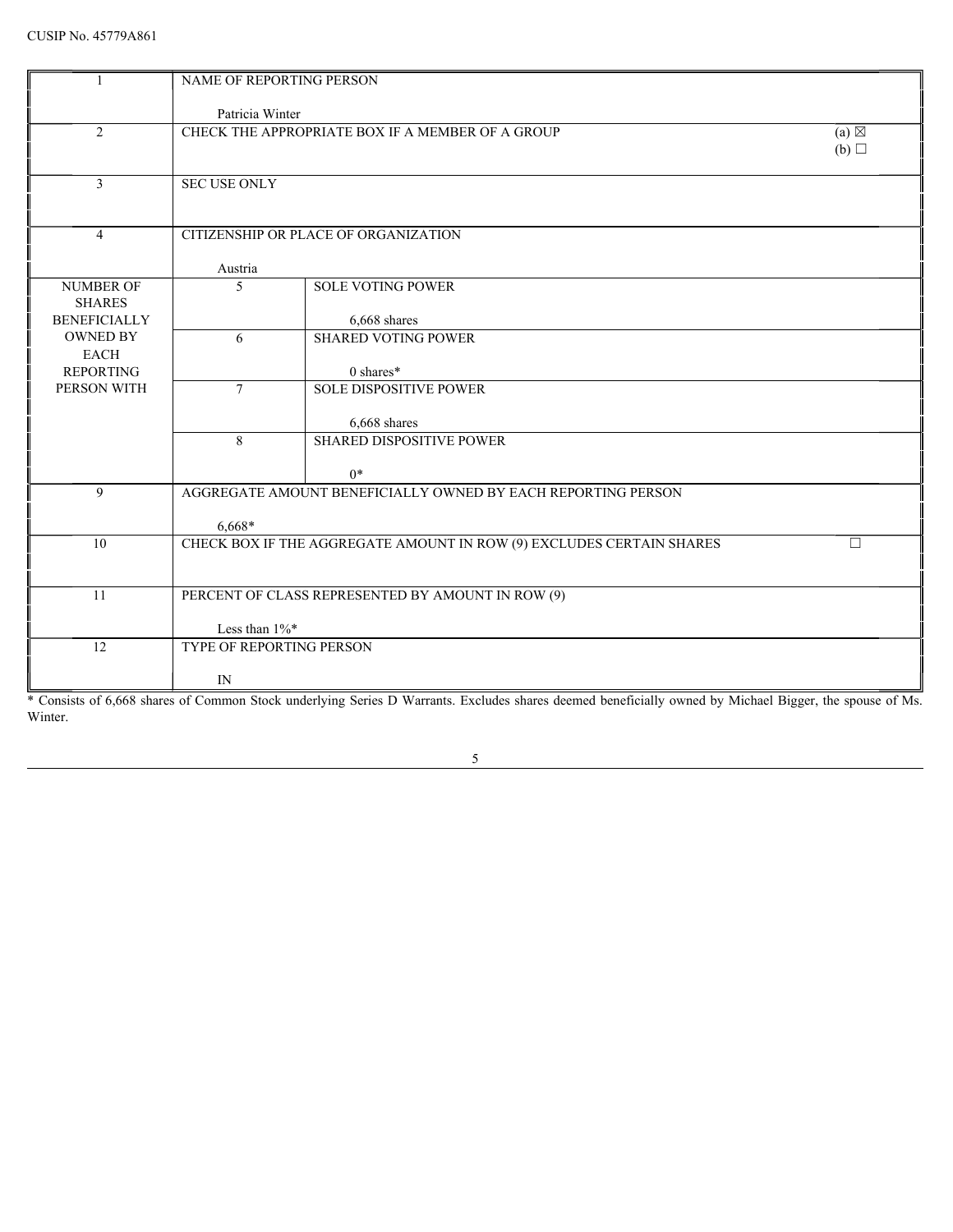# CUSIP No. 45779A861

| Item $1(a)$ .                                   | Name of Issuer:                                                                                                     |
|-------------------------------------------------|---------------------------------------------------------------------------------------------------------------------|
|                                                 | InspireMD, Inc. a Delaware corporation (the "Issuer").                                                              |
| Item $1(b)$ .                                   | Address of Issuer's Principal Executive Offices:                                                                    |
|                                                 | 4 Menorat Hamaor St.<br>Tel Aviv, Israel 6744832                                                                    |
| Item $2(a)$ .<br>Item $2(b)$ .<br>Item $2(c)$ . | Name of Person Filing<br>Address of Principal Business Office or, if None, Residence<br>Citizenship                 |
|                                                 | Bigger Capital Fund, LP ("Bigger Capital")<br>175 W. Carver Street<br>Huntington, NY 11743<br>Citizenship: Delaware |
|                                                 | Bigger Capital Fund GP, LLC ("Bigger GP")<br>175 W. Carver Street<br>Huntington, NY 11743<br>Citizenship: Delaware  |
|                                                 | Michael Bigger<br>175 W. Carver Street<br>Huntington, NY 11743<br>Citizenship: USA                                  |
|                                                 | Patricia Winter<br>175 W. Carver Street<br>Huntington, NY 11743<br>Citizenship: Austria                             |
|                                                 | Each of the foregoing is referred to as a "Reporting Person" and collectively as the "Reporting Persons."           |
| Item $2(d)$ .                                   | Title of Class of Securities:                                                                                       |
|                                                 |                                                                                                                     |

Common Stock, \$.0001 par value (the "Common Stock")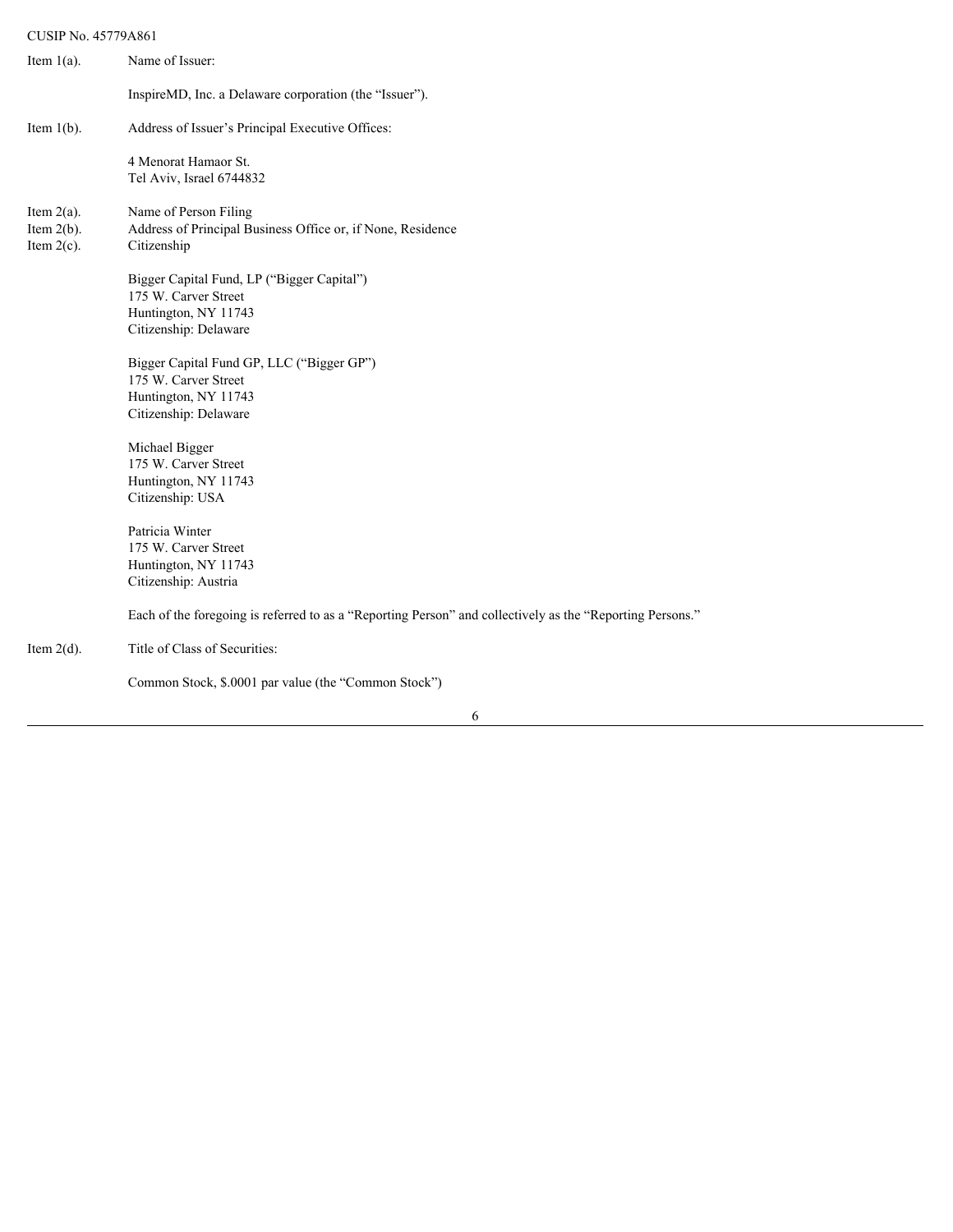| CUSIP No. 45779A861 |           |               |                                                                                                                                                                                             |
|---------------------|-----------|---------------|---------------------------------------------------------------------------------------------------------------------------------------------------------------------------------------------|
| Item $2(e)$ .       |           | CUSIP Number: |                                                                                                                                                                                             |
|                     | 45779A861 |               |                                                                                                                                                                                             |
| Item 3.             |           |               | If This Statement is Filed Pursuant to Rule 13d-1(b), or 13d-2(b) or (c), Check Whether the Person Filing is a:                                                                             |
|                     |           | $\sqrt{x}$    | Not applicable.                                                                                                                                                                             |
|                     | (a)       | $\frac{1}{2}$ | Broker or dealer registered under Section 15 of the Exchange Act.                                                                                                                           |
|                     | (b)       | $\frac{1}{2}$ | Bank as defined in Section $3(a)(6)$ of the Exchange Act.                                                                                                                                   |
|                     | (c)       | $\frac{1}{2}$ | Insurance company as defined in Section $3(a)(19)$ of the Exchange Act.                                                                                                                     |
|                     | (d)       | $\frac{1}{2}$ | Investment company registered under Section 8 of the Investment Company Act.                                                                                                                |
|                     | (e)       | $\frac{1}{2}$ | An investment adviser in accordance with Rule $13d-1(b)(1)(ii)(E)$ .                                                                                                                        |
|                     | (f)       | $\frac{1}{2}$ | An employee benefit plan or endowment fund in accordance with Rule $13d-1(b)(1)(ii)(F)$ .                                                                                                   |
|                     | (g)       | $\frac{1}{2}$ | A parent holding company or control person in accordance with Rule $13d-1(b)(1)(ii)(G)$ .                                                                                                   |
|                     | (h)       | $\frac{1}{2}$ | A savings association as defined in Section 3(b) of the Federal Deposit Insurance Act.                                                                                                      |
|                     | (i)       | $\frac{1}{2}$ | A church plan that is excluded from the definition of an investment company under Section $3(c)(14)$ of the Investment<br>Company Act.                                                      |
|                     | (j)       | $\frac{1}{2}$ | Group, in accordance with Rule $13d-1(b)(1)(ii)(J)$ .                                                                                                                                       |
|                     | (k)       | $\frac{1}{2}$ | Group, in accordance with Rule $240.13d-1(b)(1)(ii)(K)$ . If filing as a non-U.S. institution in accordance with Rule<br>$240.13d-1(b)(1)(ii)(J)$ , please specify the type of institution: |
|                     |           |               | $\overline{7}$                                                                                                                                                                              |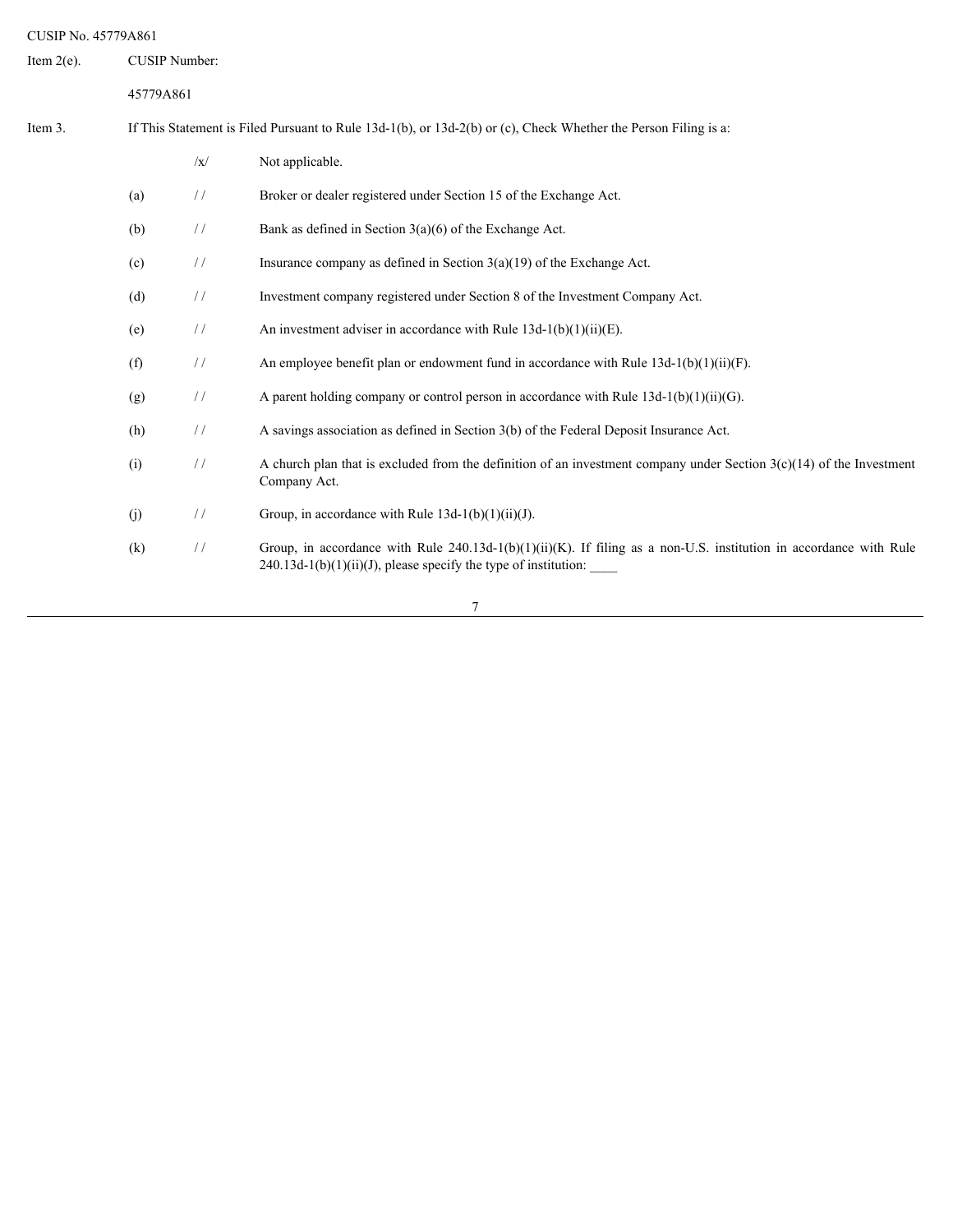#### CUSIP No. 45779A861

# Item 4. Ownership

#### (a) Amount beneficially owned:

As of the close of business on December 31, 2019, Bigger Capital beneficially owned 30,305 shares of Common Stock underlying Series D Warrants.

Bigger GP, as the general partner of Bigger Capital, may be deemed to beneficially own the 30,305 shares of Common Stock beneficially owned by Bigger Capital.

Ms. Winter beneficially owned 6,668 shares of Common Stock underlying Series D Warrants.

Mr. Bigger, as the managing member of Bigger GP, may be deemed to beneficially own the 30,305 shares of Common Stock beneficially owned by Bigger GP and as the spouse of Ms. Winter he may be deemed to beneficially own the 6,668 shares of Common Stock beneficially owned by Patricia Winter.

The foregoing should not be construed in and of itself as an admission by any Reporting Person as to beneficial ownership of any shares of A861<br>
Amount beneficially owned:<br>
Anount beneficially owned:<br>
As of the close of business on December 31, 2019, Bigger Capital beneficially owned 30,305 shares of Common Stock underlying Series D<br>
Warger GP, as the general Common Stock beneficially owned by Bigger Capital. Mr. Bigger also disclaims beneficial ownership of the shares by Ms. Winters and the filing of this statement shall not be construed as an admission that any such person or entity is the beneficial owner of any such securities. As of the close of business on December 31, 2019, Bigger Capital beneficially owned 30,305 shares of Common Stock underlying Series D As of the close of business on December 31, 2019, Bigger Capital, busined in breached by A861<br>
Ownership<br>
Are of the close of basiness on December 31, 2019, Bigger Capital beneficially owned 30,305 shares of Common Stock underlying Series D<br>
Mar ite lose of basiness on December 31, 2019, Bigger Capital benefic

#### (b) Percent of class:

The following percentages are based on 3,632,857 shares of Common Stock outstanding as of November 12, 2019, which is the total number of shares of Common Stock outstanding as reported in the Issuer's Form 10-Q for the Quarterly Period ended September 30, 2019, filed with the Securities and Exchange Commission on November 12, 2019.

Common Stock.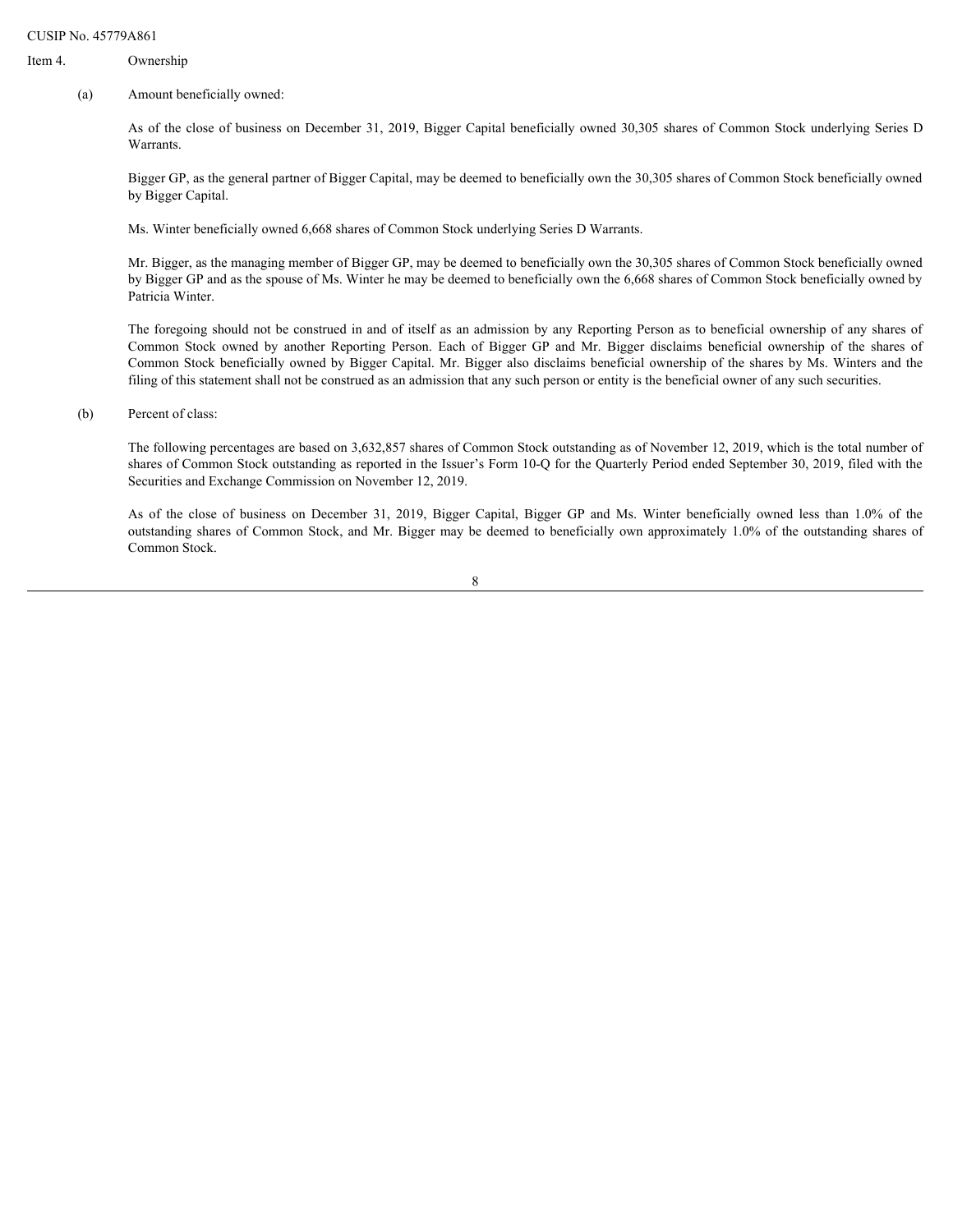|         | CUSIP No. 45779A861 |                                                                                                                                                                                                                             |
|---------|---------------------|-----------------------------------------------------------------------------------------------------------------------------------------------------------------------------------------------------------------------------|
|         | (c)                 | Number of shares as to which such person has:                                                                                                                                                                               |
|         | (i)                 | Sole power to vote or to direct the vote                                                                                                                                                                                    |
|         |                     | See Cover Pages Items 5-9.                                                                                                                                                                                                  |
|         | (ii)                | Shared power to vote or to direct the vote                                                                                                                                                                                  |
|         |                     | See Cover Pages Items 5-9.                                                                                                                                                                                                  |
|         | (iii)               | Sole power to dispose or to direct the disposition of                                                                                                                                                                       |
|         |                     | See Cover Pages Items 5-9.                                                                                                                                                                                                  |
|         | (iv)                | Shared power to dispose or to direct the disposition of                                                                                                                                                                     |
|         |                     | See Cover Pages Items 5-9.                                                                                                                                                                                                  |
| Item 5. |                     | Ownership of Five Percent or Less of a Class.                                                                                                                                                                               |
|         |                     | If this statement is being filed to report the fact that as of the date hereof the reporting person has ceased to be the beneficial owner of more than<br>five percent of the class of securities, check the following: [X] |
| Item 6. |                     | Ownership of More than Five Percent on Behalf of Another Person.                                                                                                                                                            |
|         |                     | Bigger GP and Mr. Bigger share voting and dispositive power over the shares of Common Stock beneficially owned by Bigger Capital.                                                                                           |
| Item 7. |                     | Identification and Classification of the Subsidiary That Acquired the Security Being Reported on by the Parent Holding Company or Control<br>Person.                                                                        |
|         |                     | Not Applicable.                                                                                                                                                                                                             |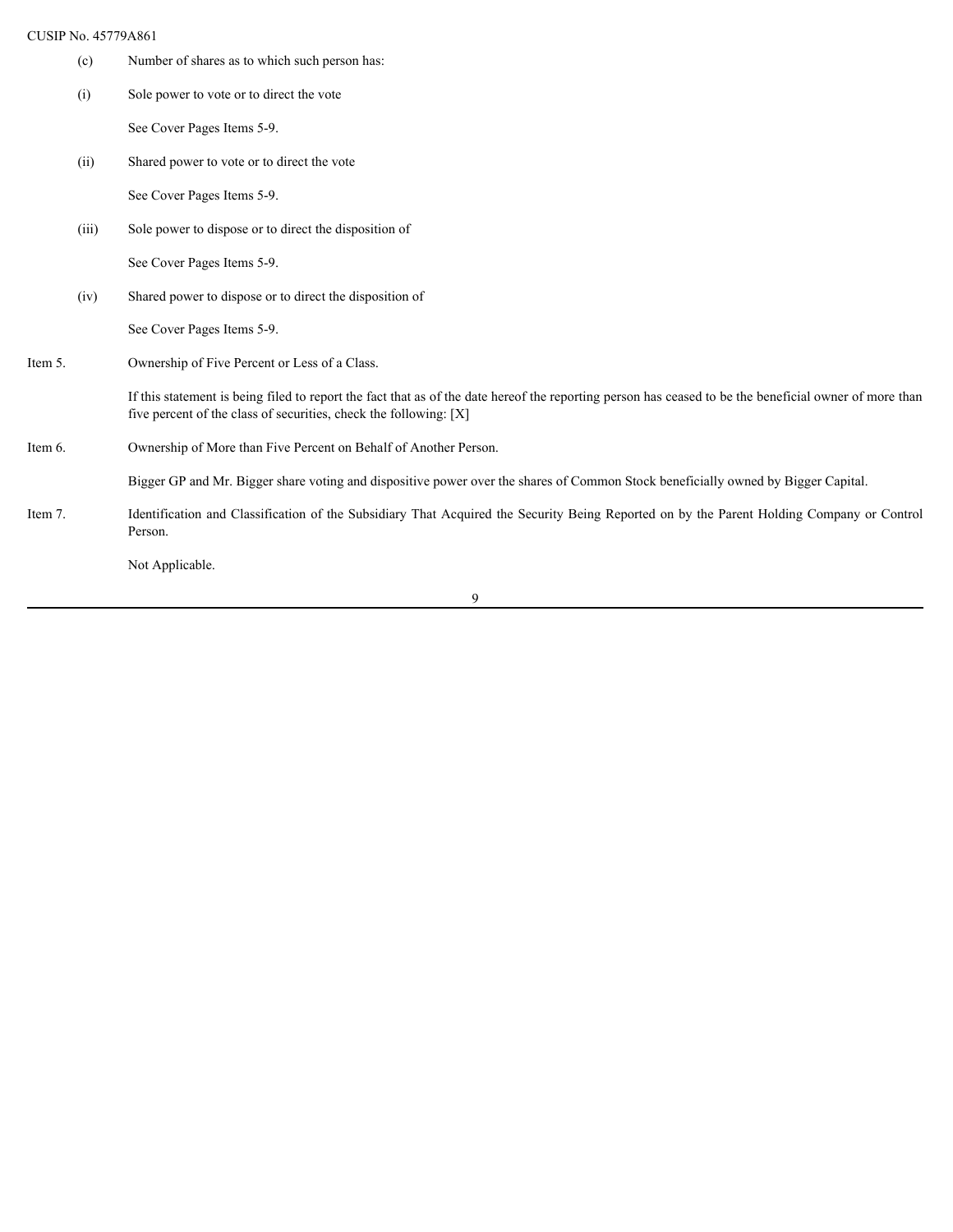CUSIP No. 45779A861

| Item 8.     | Identification and Classification of Members of the Group.                                                                                                                                                                                                                                                                      |  |  |
|-------------|---------------------------------------------------------------------------------------------------------------------------------------------------------------------------------------------------------------------------------------------------------------------------------------------------------------------------------|--|--|
|             | Not Applicable.                                                                                                                                                                                                                                                                                                                 |  |  |
| Item 9.     | Notice of Dissolution of Group.                                                                                                                                                                                                                                                                                                 |  |  |
|             | Not Applicable.                                                                                                                                                                                                                                                                                                                 |  |  |
| Item $10$ . | Certifications.                                                                                                                                                                                                                                                                                                                 |  |  |
|             | By signing below each of the undersigned certifies that, to the best of its knowledge and belief, the securities referred to above were not acquired<br>and are not held for the purpose of or with the effect of changing or influencing the control of the issuer of the securities and were not acquired and are not held in |  |  |

10

connection with or as a participant in any transaction having that purpose or effect.